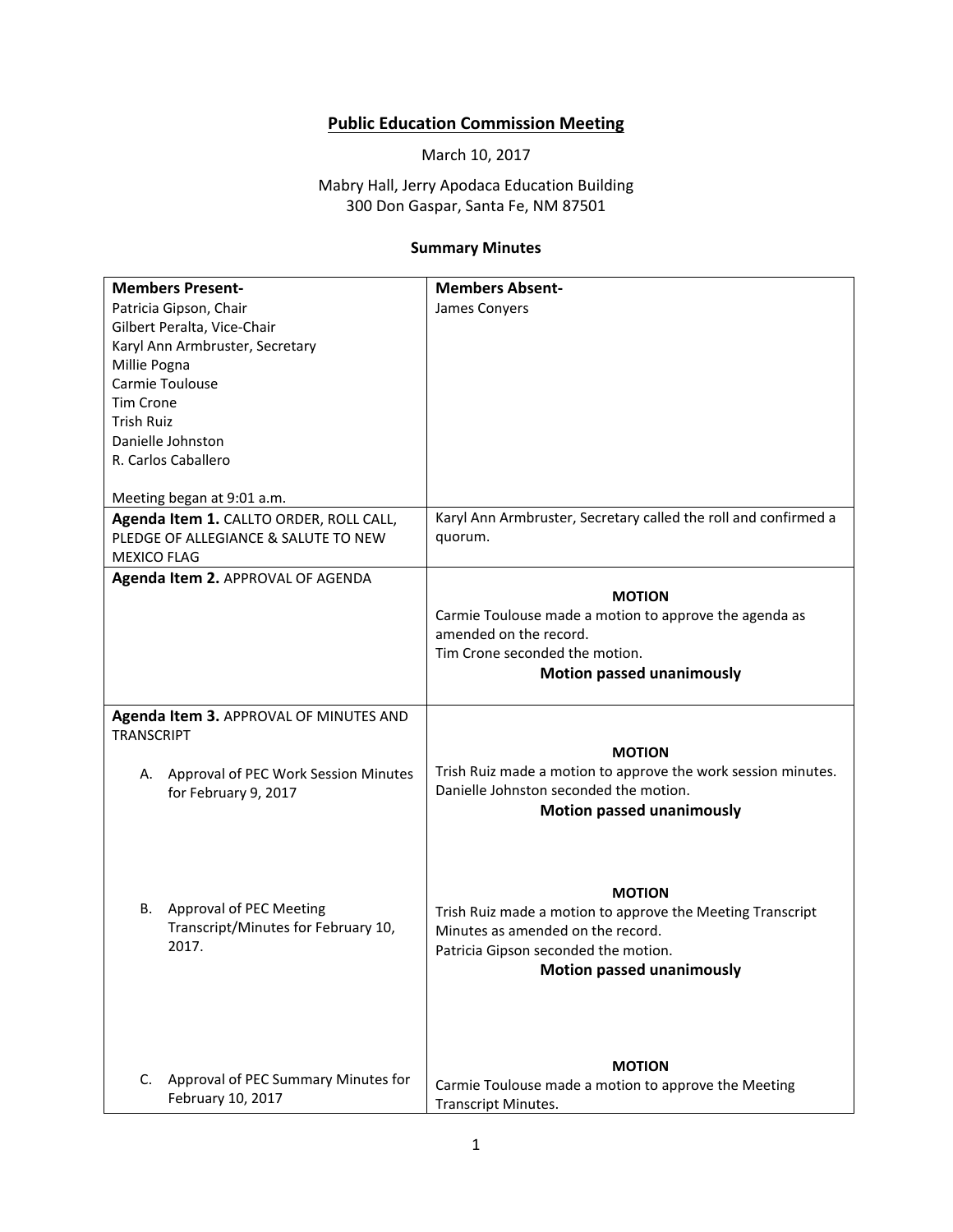|                                                                                                                                | Karyl Ann Armbruster seconded the motion.<br><b>Motion passed unanimously</b>                                                                                                                                                                     |
|--------------------------------------------------------------------------------------------------------------------------------|---------------------------------------------------------------------------------------------------------------------------------------------------------------------------------------------------------------------------------------------------|
| Agenda Item 4. APPROVAL OF THE PEC<br><b>RULES OF PROCEDURE</b>                                                                | <b>MOTION</b><br>Trish Ruiz made the following motion:<br>I move to amend the Rules of Procedure as recommended by<br>Ms. McKee.<br>Gilbert Peralta seconded the motion.<br>Motion passed by a majority vote<br>(8-1; Caballero voted no)         |
|                                                                                                                                | <b>MOTION</b><br>Karyl Ann Armbruster made the following motion to adopt the<br>Rules of Procedure as amended:<br>I so move as amended.<br>Carmie Toulouse seconded the motion.<br>Motion passed by a majority vote<br>(8-0; Caballero abstained) |
| Agenda Item 5. APPROVAL OF OPEN<br>MEETING RESOLUTION FOR 2017                                                                 | <b>MOTION</b><br>Karyl Ann Armbruster made the following motion:<br>I move we accept the Open Meetings Resolution.<br>Trish Ruiz seconded the motion.<br><b>Motion passed unanimously</b>                                                         |
| Agenda Item 6. DISCUSSION AND POSSIBLE<br>ACTION ON GOVERNANCE UPDATES FROM<br><b>SCHOOLS</b>                                  |                                                                                                                                                                                                                                                   |
| Cariños De Los Niños Charter<br>А.<br>School                                                                                   | Recorded comments are available in full transcript.                                                                                                                                                                                               |
| Monte Del Sol Charter School<br>В.                                                                                             | Recorded comments are available in full transcript                                                                                                                                                                                                |
| Agenda Item 7. REPORT FROM OPTIONS<br>FOR PARENTS AND THE CHARTER SCHOOL<br>DIVISION-DISCUSSION AND POSSIBLE<br><b>ACTIONS</b> |                                                                                                                                                                                                                                                   |
| <b>Charter School Division Update</b><br>А.                                                                                    | Recorded comments are available in full transcript.                                                                                                                                                                                               |
| Report on Governing Body Changes<br>В.                                                                                         | Recorded comments are available in full transcript.                                                                                                                                                                                               |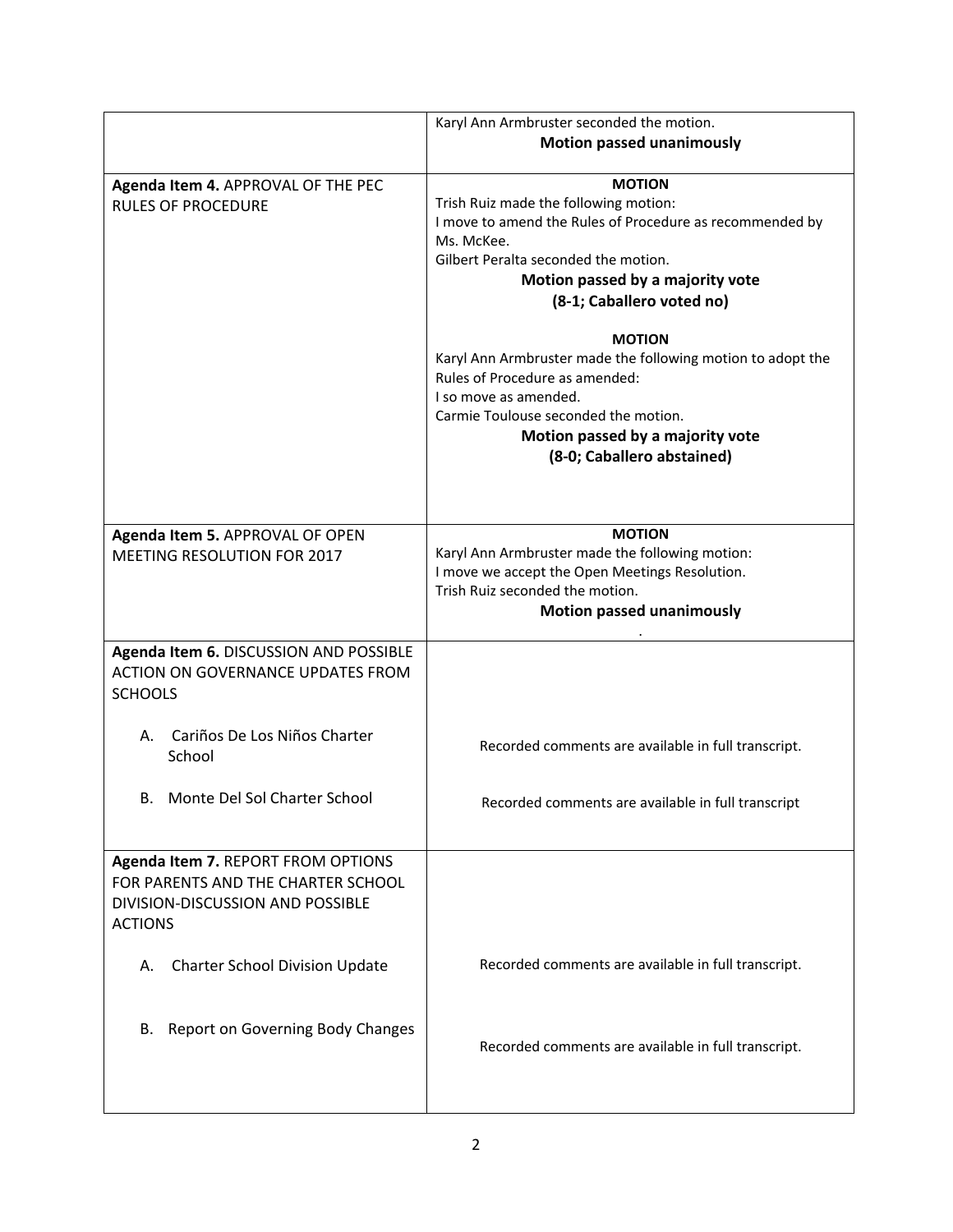| C. Report on School Closures                                                                                                                                                             | Recorded comments are available in full transcript.                                                                                                                                                                                                                                                                                                                                         |
|------------------------------------------------------------------------------------------------------------------------------------------------------------------------------------------|---------------------------------------------------------------------------------------------------------------------------------------------------------------------------------------------------------------------------------------------------------------------------------------------------------------------------------------------------------------------------------------------|
| Agenda Item 8. DISCUSSION AND POSSIBLE<br><b>ACTION ON PENDING LEGISLATION</b>                                                                                                           | Recorded comments are available in full transcript.                                                                                                                                                                                                                                                                                                                                         |
| Agenda Item 9. REPORT FROM THE CHAIR                                                                                                                                                     |                                                                                                                                                                                                                                                                                                                                                                                             |
| Discussion & Assignment of Liaison<br>А.<br>roles                                                                                                                                        | Recorded comments are available in full transcript.                                                                                                                                                                                                                                                                                                                                         |
| <b>PEC Calendar</b><br>В.                                                                                                                                                                | Recorded comments are available in full transcript.                                                                                                                                                                                                                                                                                                                                         |
| Update from New Mexico Charter<br>C.<br>Coalition                                                                                                                                        | Recorded comments are available in full transcript.                                                                                                                                                                                                                                                                                                                                         |
| Agenda Item 10. PEC COMMENTS                                                                                                                                                             | Recorded comments are available in full transcript.                                                                                                                                                                                                                                                                                                                                         |
| Agenda Item 11. OPEN FORUM                                                                                                                                                               |                                                                                                                                                                                                                                                                                                                                                                                             |
|                                                                                                                                                                                          | Public comments were made by Bill Robinson and Kim<br>Adams. The recorded comments are available in full<br>transcript.                                                                                                                                                                                                                                                                     |
| Agenda Item 12. DISCUSSION AND<br>POSSIBLE ACTION ON ESTANCIA VALLEY<br>CLASSICS ACADEMY RENEWAL/SECOND<br>APPEAL [MAY BE CLOSED PURSUANT TO<br>NMSA 1978 SECTIONS 10-15-1-(H)(1)(3)(7)] | <b>MOTION</b><br>Trish Ruiz made a motion to go into executive session pursuant<br>to NMSA 1978 Sections 10-15-1-(H)(1)(3)(7).<br>Karyl Ann Armbruster seconded the motion.<br><b>Motion passed unanimously</b>                                                                                                                                                                             |
|                                                                                                                                                                                          | <b>NOTIFICATION</b><br>Patricia Gipson provided the following notification:<br>Nothing that was discussed in closed session was anything but<br>what related to Estancia Valley Classic Academy. And let the<br>record reflect also that Commissioner Peralta had to leave. And<br>at this point in time, there will be no new action by the Public<br>Education Commission on this matter. |
| Agenda Item 16. ADJOURN                                                                                                                                                                  | <b>MOTION</b><br>Trish Ruiz moved to adjourn the meeting.                                                                                                                                                                                                                                                                                                                                   |